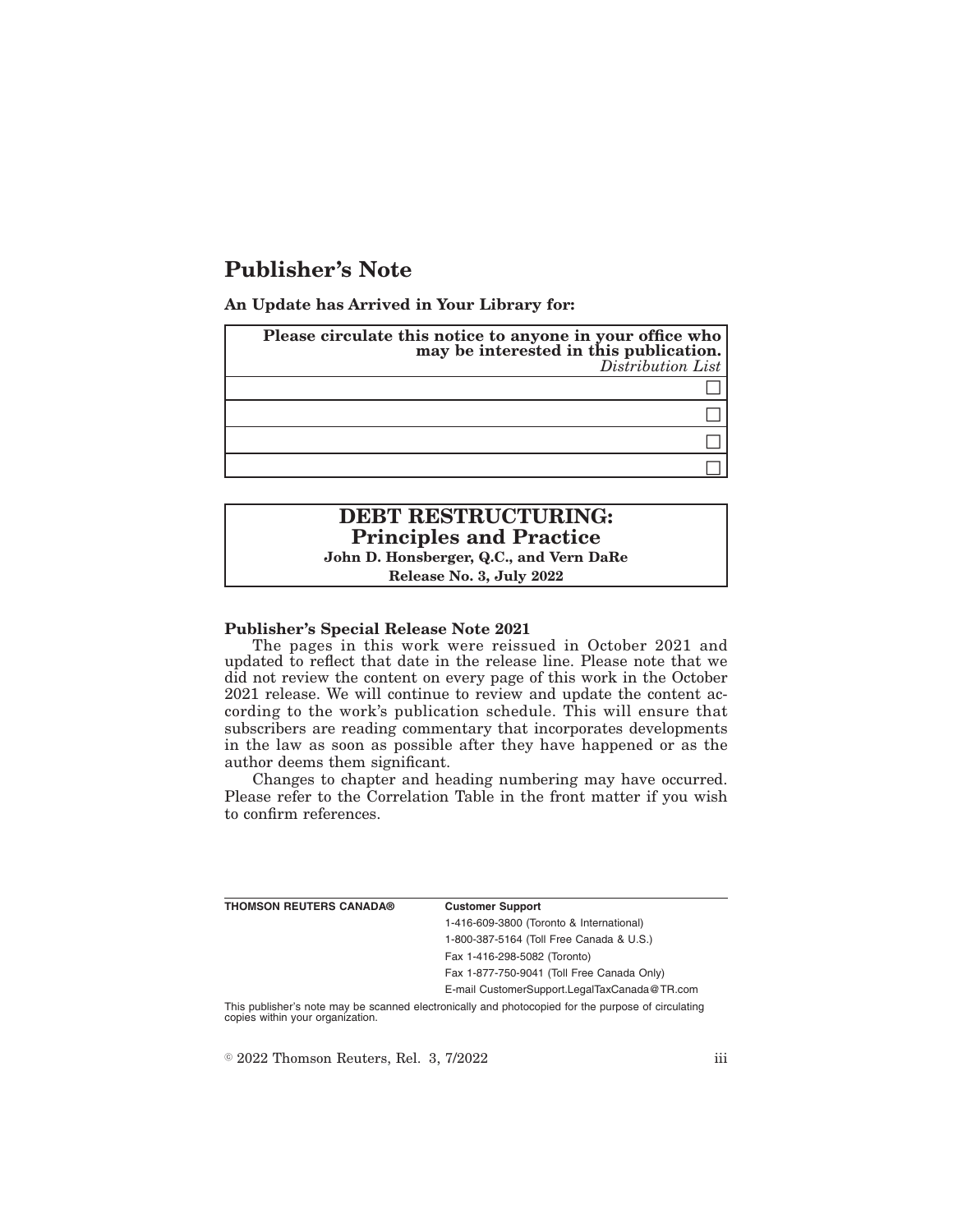#### **What's New in this Update**

This work is the authority on reorganization and debt restructuring of insolvent, or near insolvent, commercial and financial institutions and farmers in Canada. Included is a critical discussion of the history, theory and purpose of the debt restructuring process. Also included are discussions on drafting and an interpretation of the *Bankruptcy and Insolvency Act* (BIA) and the *Companies' Creditors Arrangement Act* (CCAA). Together this provides an in-depth and overall analysis and understanding of what's on the line during the debt restructuring process.

Release No. 3 features updates to case law and commentary in Chapters 3 (Structuring a Plan and Prefiling Procedures), 8 (Proposals Under the Bankruptcy & Insolvency Act), and 9 (Arrangements Under the Companies' Creditors Arrangement Act). This release also includes updates to Appendix 13A (Concurrent Foreign Proceedings: Cooperation, Integration, Assistance).

# **Highlights**

**Arrangements Under the Companies' Creditors Arrangement Act: Protection, Operation and Supervision of Debtor's Business During Proceedings—Downsizing and Sale of Assets—** Section 11 of the CCAA provides the court with jurisdiction to issue a reverse vesting order but that discretion should be exercised in accordance with the objects and purposes of the CCAA. Also, the analytical framework of s. 36(3) of the CCAA for considering an asset sale transaction should be applied, with necessary modifications, to a reverse vesting order transaction even though s. 36 may not support a standalone basis for jurisdiction in a reverse vesting order situation. In addition to the s. 36 criteria, the parties must be prepared to answer the following questions: (a) why is the reverse vesting order necessary in the case? (b) does the reverse vesting order structure produce an economic result at least as favourable as any other viable alternative? (c) is any stakeholder worse off under the reverse vesting order structure than they would have been under any other viable alternative? and (d) does the consideration being paid for the debtor's business reflect the importance and value of the assets (i.e., licences and permits) being preserved under the reverse vesting order structure? As for the court's jurisdiction to cancel all outstanding shares and issue new shares of the debtor company to the purchaser as part of the reverse vesting order transaction, this can be found in corporate statutes.

**Proposals Under the Bankruptcy and Insolvency Act: Alternative Remedies to a Proposal; Terms of a Proposal; Guarantees**